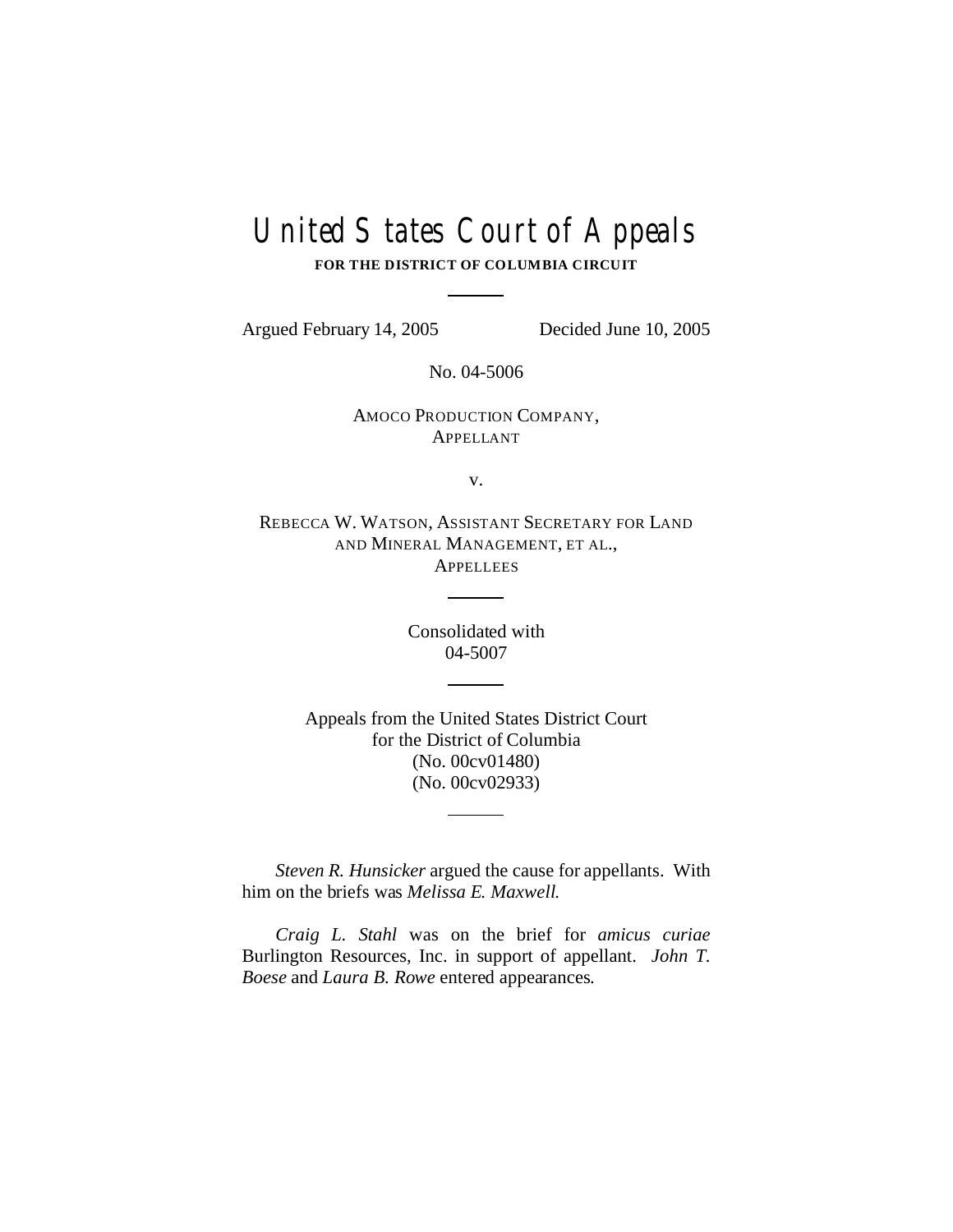*John A. Bryson*, Attorney, U.S. Department of Justice, argued the cause and filed the brief for appellees. *Ellen J. Durkee*, Attorney, U.S. Department of Justice, entered an appearance.

*Patricia A Madrid*, Attorney General, Attorney General's Office of the State of New Mexico, *Christopher D. Coppin*, Assistant Attorney General, *Thomas H. Shipps*, *Ken Salazar*, Attorney General, Attorney General's Office of the State of Colorado, *Alan J. Gilbert*, Solicitor General, *Lee Ellen Helfrich*, *Martin Lobel*, *Jill Elise Grant, Harry R. Sachse,* and *James E. Glaze* were on the brief for *amici curiae* in support of appellees.

Before: EDWARDS, SENTELLE, and ROBERTS, *Circuit Judges*.

Opinion for the Court filed by *Circuit Judge* ROBERTS.

ROBERTS, *Circuit Judge*: The San Juan Basin covers 7500 square miles in northwest New Mexico and southwest Colorado. Since the end of World War II, it has been a prolific source of natural gas, connected by pipeline to southern California and literally helping to fuel the dramatic growth of that region. Beginning in the 1980s, large-scale extraction of the variety of natural gas known as coalbed methane began to supplement the supply of conventional gas from the region. Coalbed methane contains upwards of ten percent carbon dioxide, which is largely absent from conventional natural gas. Because carbon dioxide does not produce energy, mainline natural gas pipelines will not accept gas with a carbon dioxide component of more than two to three percent of volume. A high carbon dioxide content does not render the natural gas useless for consumers, but if producers in the San Juan Basin want to sell their gas to markets beyond that sparsely populated region, they must use the mainline and meet its more stringent carbon dioxide standard.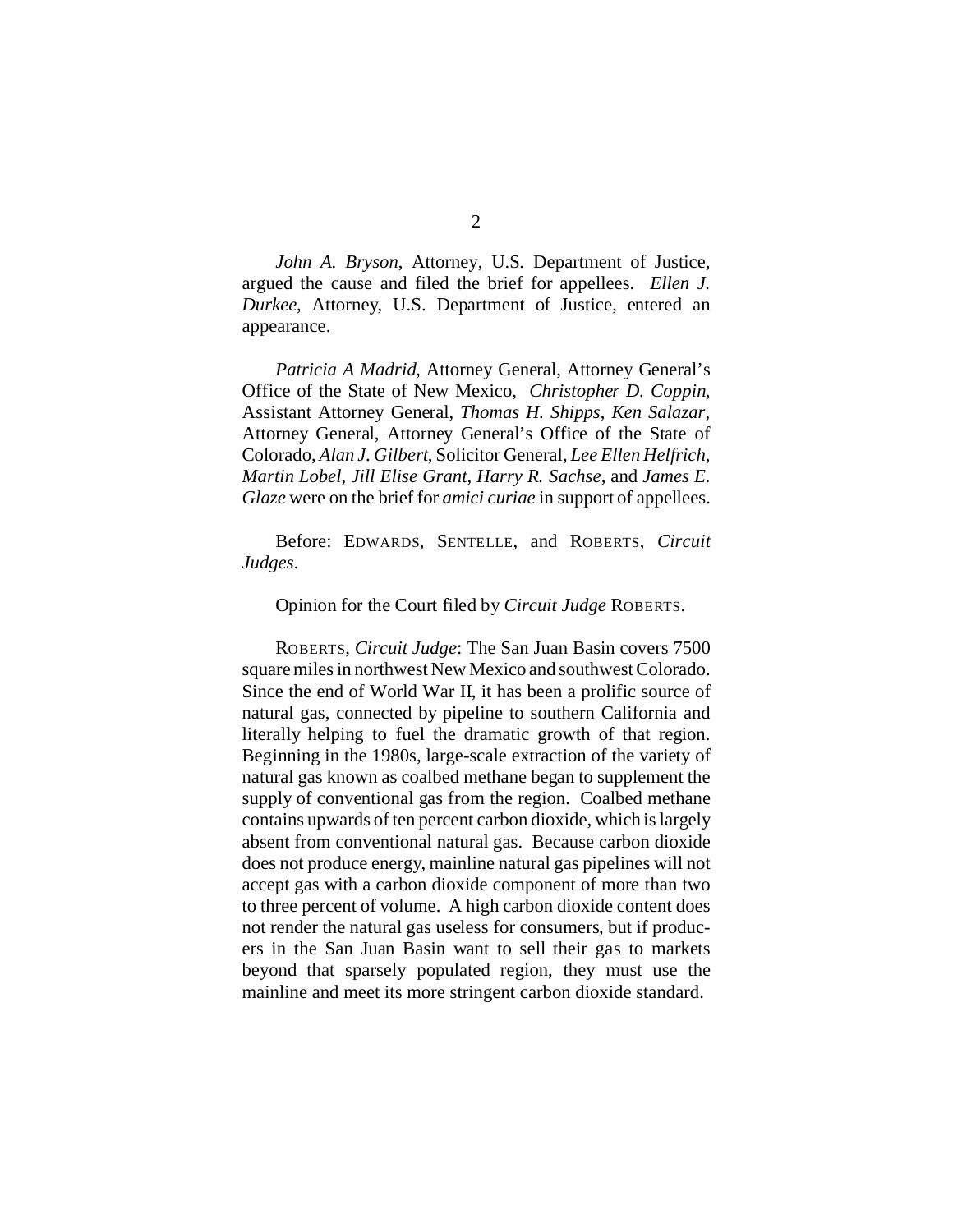The federal government is a large landowner in the San Juan Basin and, like many other owners of property rich in natural gas, it leases rights to extract the gas in exchange for a percentage of the proceeds. Unlike the case with other landowners, however, the relationship between the government and those who extract gas from the government's land is regulated pursuant to an elaborate array of statutes and rules. The present case involves several disputes between the government and gas producers over how the need to remove the excess carbon dioxide from coalbed methane, to make it palatable to the mainline pipelines, affects the royalty payment the producers owe the government under those statutes and regulations. For the reasons that follow, we affirm the district court's decision and uphold the government's determination that the producers owe additional royalties.

#### **I. Background**

*Statutory and Regulatory Framework*. The Department of the Interior (DOI), through its Minerals Management Service (MMS), issues and administers leases authorizing the extraction of natural gas from government land. The Mineral Leasing Act (MLA), 30 U.S.C. §§ 181 *et seq.* (2000), requires producerlessees to pay the government-lessor "a royalty at a rate of not less than 12.5 percent in amount or value of the production removed or sold from the lease." *Id.* § 226(b)(1)(a). To ensure the government gets its due in royalties, the Secretary of the Interior is directed by statute to establish a comprehensive inspection, auditing, and collection system. *See id.* § 1711.

In 1988, pursuant to these statutes, MMS "amended and clarified" the rules "governing valuation of gas for royalty computation purposes." Revision of Gas Royalty Valuation Regulations and Related Topics, 53 Fed. Reg. 1230 (Jan. 15, 1988). Under these new regulations, MMS specified that the "value of the production" referred to in 30 U.S.C.  $\frac{8}{226(b)(1)(A)}$  must be no less than "the gross proceeds"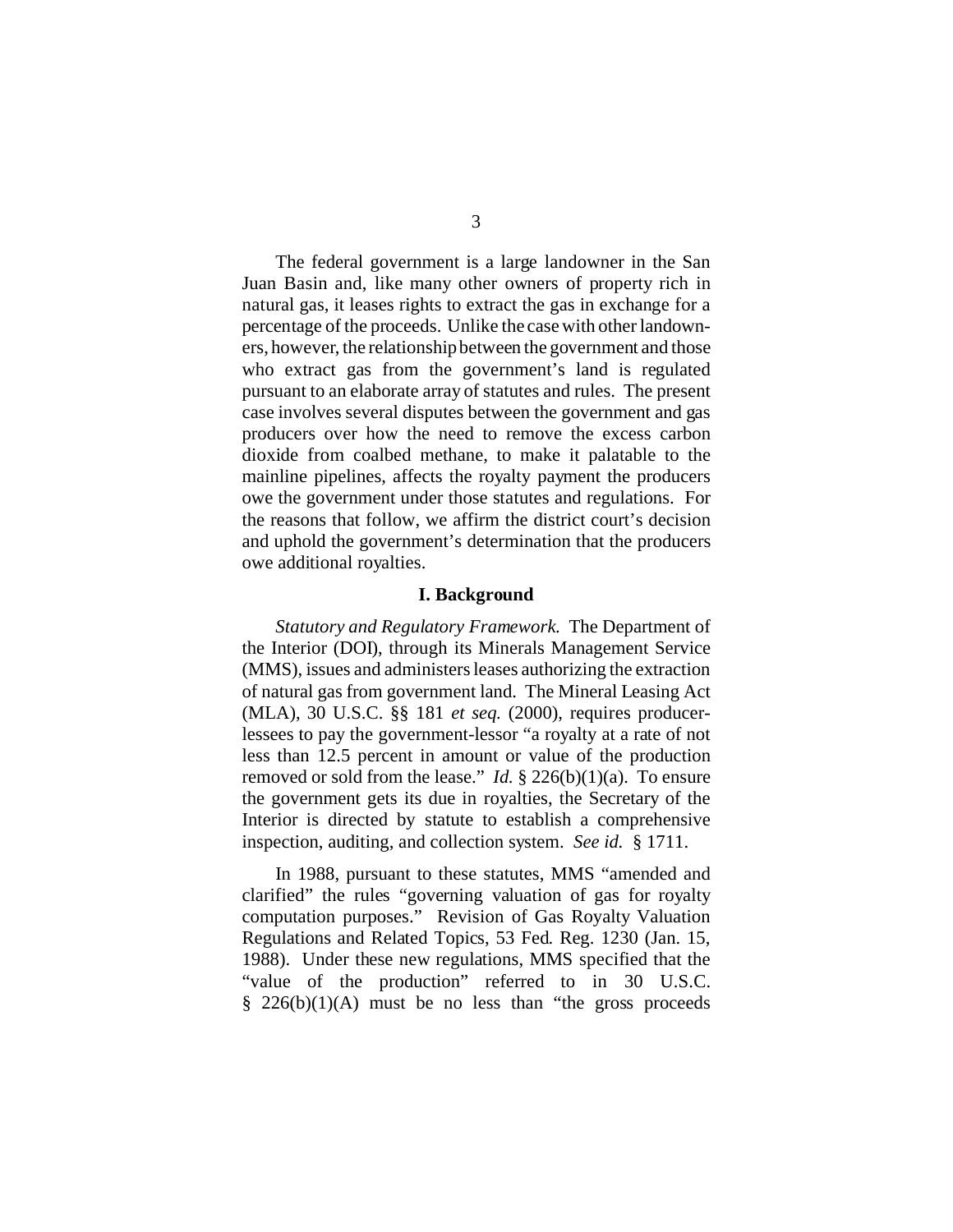accruing to the lessee for lease production," minus certain allowable deductions. 30 C.F.R. § 206.152(h) (1988). A factor in calculating these "gross proceeds" is a longstanding interpretation of the MLA that obligates lessees to put the gas they extract in "marketable condition at no cost to" the federal lessor. *Id.* § 206.152(i); *see California Co. v. Udall*, 296 F.2d 384, 387–88 (D.C. Cir. 1961) (upholding marketable condition requirement). Under the 1988 regulations, lease products are considered in marketable condition if they "are sufficiently free from impurities and otherwise in a condition that they will be accepted by a purchaser under a sales contract typical for the field or area." 30 C.F.R. § 206.151. If a lessee sells "unmarketable" gas at a lower cost, the gross proceeds for purposes of royalty calculation must be "increased to the extent that gross proceeds have been reduced because the purchaser, or any other person, is providing certain services" to place the gas in marketable condition. *Id.* § 206.152(i). To take a simple example, if it costs \$20 to put gas in marketable condition by removing impurities, and the purified gas is sold for \$100, "gross proceeds" for purposes of royalty calculations is \$100, regardless of whether the producer removes the impurities and sells the gas for \$100, or instead sells the gas for \$80 to a purchaser who then removes the impurities.

The regulations allow lessees to deduct from gross proceeds costs directly related to transporting gas from the wellhead for sale at markets remote from the lease. *See id.* § 206.157(a)–(b). The government's generosity with respect to this deduction, however, goes only so far — absent approval from MMS, a lessee is not allowed to deduct the costs of transporting nonroyalty bearing products. *See id.* § 206.157(a)(2)(i), (b)(3)(i). In other words, to the extent the government is not going to share in the proceeds of the producers' distant sale, because some of the product is non-royalty bearing, the government does not in effect share in the cost of transporting that portion of the product by having that cost deducted from "gross proceeds."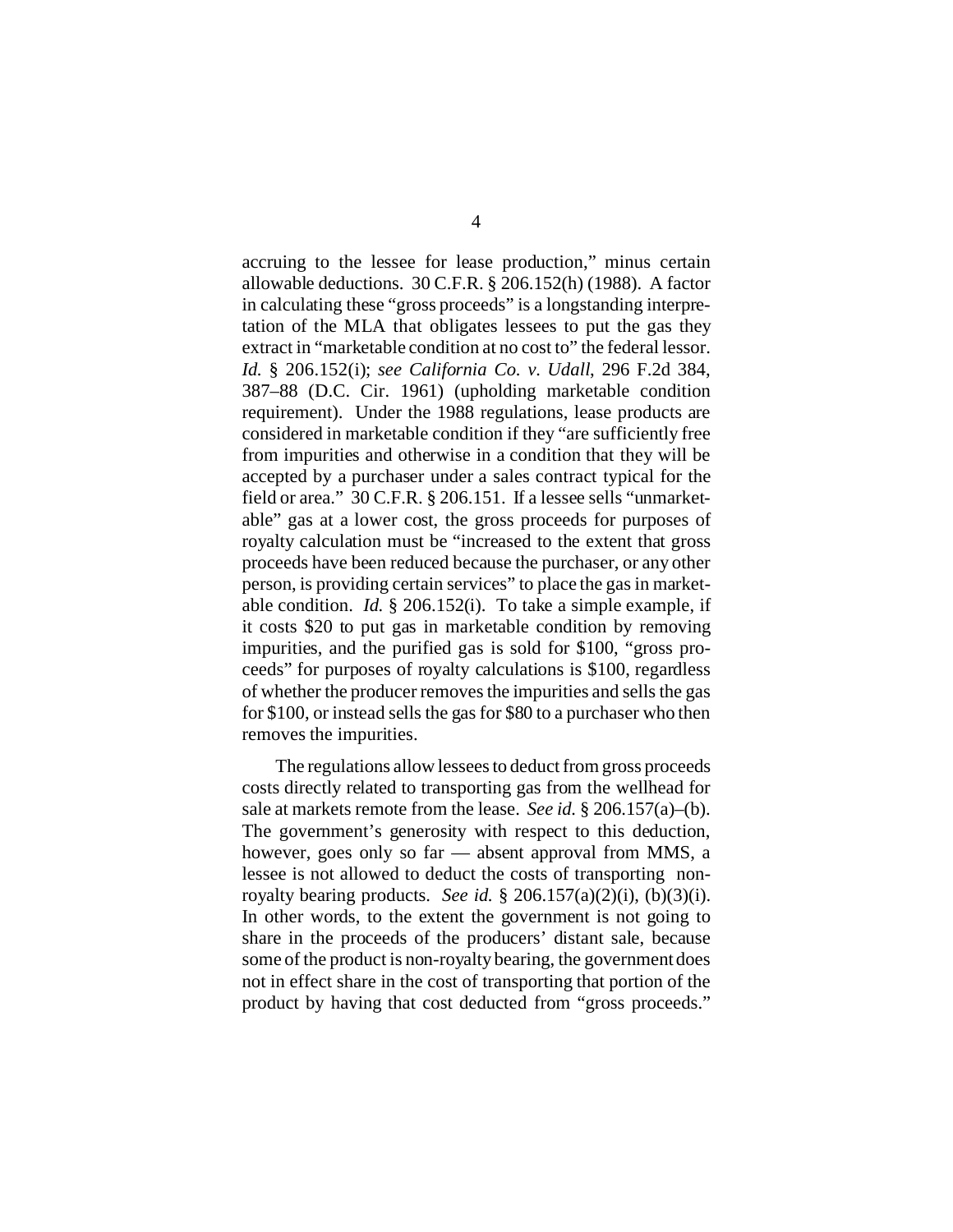There is an exception to this logic: a portion of the product may fall into a category known as "waste products which have no value." *Id.*  $\S 206.157(a)(2)(i)$ ,  $(b)(3)(i)$ . Although it may at first seem counterintuitive, the government allows a deduction for the cost of transporting such waste products, because such transport is considered part of the cost of transporting the royalty-bearing product with which the waste products are associated.

*Facts and Rulings Below*. Producers Amoco Production Company (Amoco) and Atlantic Richfield Company and Vastar Resources, Inc. (ARCO/Vastar) produce coalbed methane on public land in the San Juan Basin pursuant to leases with the federal government. To make the coalbed methane suitable for transportation over mainline pipelines, the producers arranged for the removal of excess carbon dioxide from most of the gas they extracted. Between 1989 and 1996, the producers sold untreated gas at the wellhead to purchasers who would pipe the gas to treatment centers, remove the excess carbon dioxide, and then put the treated gas on the mainline system for transport and sale to end-users throughout the country. The producers' sales arrangements differed; Amoco would sell untreated gas primarily to a wholly-owned trading subsidiary and ARCO/Vastar would contract arms-length sales with unaffiliated purchasers. Nevertheless, the economics of the transactions were the same, with the price of untreated gas at the wellhead reflecting the fact that the purchaser would have to transport the gas to treatment plants and remove the excess carbon dioxide before sending the gas into the mainline.

On April 22, 1996, MMS issued a letter to lease operators and royalty payors in the San Juan Basin laying out the Service's "guidelines" for calculating royalties on coalbed methane. Payor Letter, at 1. The Payor Letter informed the producers that removing excess carbon dioxide was considered a cost of placing the gas in marketable condition. Consequently, produc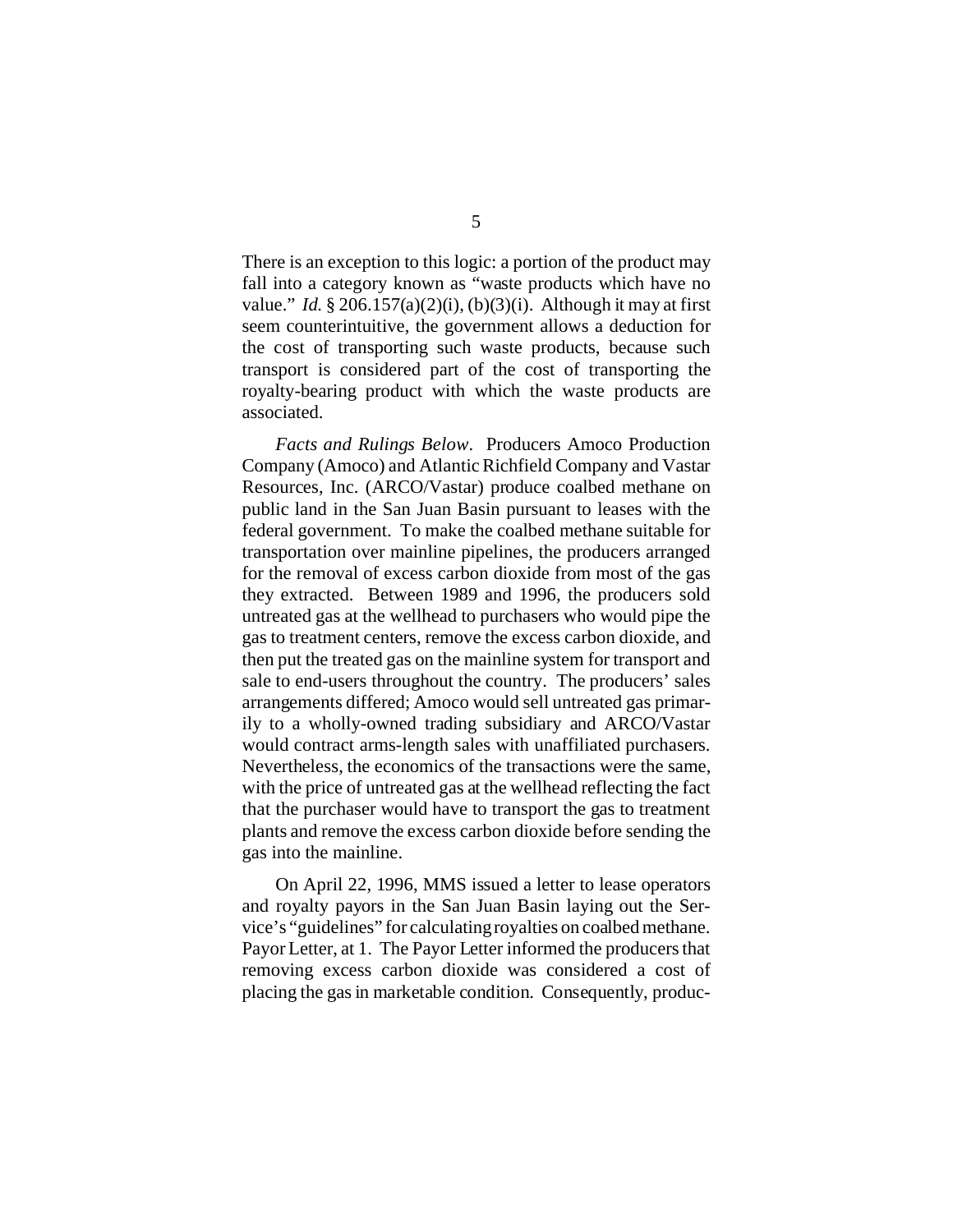ers who removed the gas themselves could not deduct the cost of doing so from gross proceeds, and those selling untreated gas at a lower price nevertheless needed to add back to gross proceeds the cost of removal services performed by the purchaser. *See id.* at 1–2. The letter also addressed transportation allowances, specifying that producers could deduct the costs of piping the methane and the allowable two to three percent portion of carbon dioxide to the treatment center, but not the cost of transporting the excess carbon dioxide to be removed at the center. In the government's view, that excess constituted a non-royalty bearing product under the regulations. *See id.* at 2–3.

On the heels of the Payor Letter, MMS issued separate orders finding Amoco and ARCO/Vastar deficient in their royalty payments for the period between 1989 and 1996. This shortfall stemmed from the producers' accounting for sales of raw coalbed methane that was later treated and marketed on the mainline by its purchasers. In calculating gross proceeds, the producers did not add back the costs incurred by the purchasers in moving the excess carbon dioxide to the treatment plant and removing it once there. Instead, they calculated gross proceeds the same way they did for sales of coalbed methane used in untreated form by local purchasers. MMS thus concluded that Amoco and ARCO/Vastar owed the government additional royalties totaling \$4,117,607 and \$782,373, respectively. The producers did not have to add back to gross proceeds the cost of transporting royalty-bearing methane and the allowable three percent carbon dioxide "waste product" — because this cost was deductible in the government's view — and the orders did not assess any additional royalties on sales of gas consumed without treatment.

In separate challenges to these orders before the Assistant Secretary for Land and Minerals Management, the producers argued that untreated gas at the wellhead was already in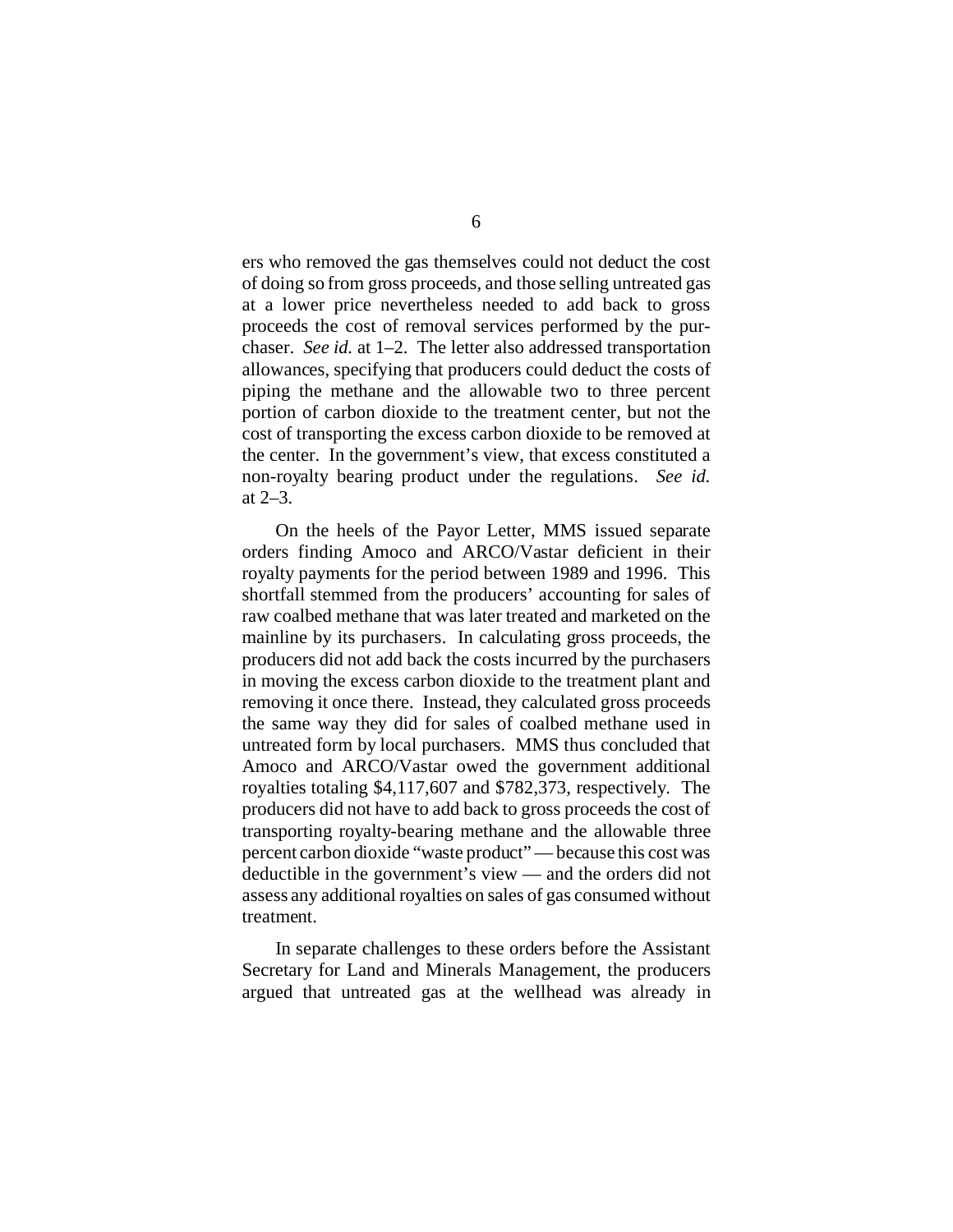marketable condition — after all, they sold a fair amount of it in that form, and it was used without treatment — so there was no reason to augment their gross proceeds for royalty calculation purposes. They also argued that the cost of piping the excess carbon dioxide to the treatment plant should be viewed as a deductible transportation cost, not a cost of putting the gas in marketable condition. In the alternative, the producers contended that, under the transportation regulations, the excess carbon dioxide piped to the treatment plants should be regarded as a "waste product." The Assistant Secretary rejected these challenges and also concluded — contrary to the producers' contentions — that the Payor Letter was not a rule, and so was not subject to the Administrative Procedure Act's notice and comment requirement. *See* 5 U.S.C. § 553. The Assistant Secretary also rejected the producers' argument that collection of the royalties was barred by the six-year statute of limitations for government actions for money damages found in 28 U.S.C. § 2415.

In the District Court for the District of Columbia, the producers sought a declaratory judgment and injunction against enforcement of the MMS orders. On cross-motions for summary judgment, the district court ruled for the government. *See Amoco Production Co. v. Baca*, 300 F. Supp. 2d 1 (D.D.C. 2003). Amoco and ARCO/Vastar appeal.

## **II.**

We review the district court decision *de novo*, *Fina Oil & Chem. Co. v. Norton*, 332 F.3d 672, 675–76 (D.C. Cir. 2003), and will reverse the Assistant Secretary's rulings only if they are "arbitrary, capricious, an abuse of discretion, or otherwise not in accordance with law," or if they are "in excess of statutory jurisdiction, authority, or limitations, or short of statutory right." 5 U.S.C. § 706(2)(A), (C); *Gerber v. Norton*, 294 F.3d 173, 178 (D.C. Cir. 2002).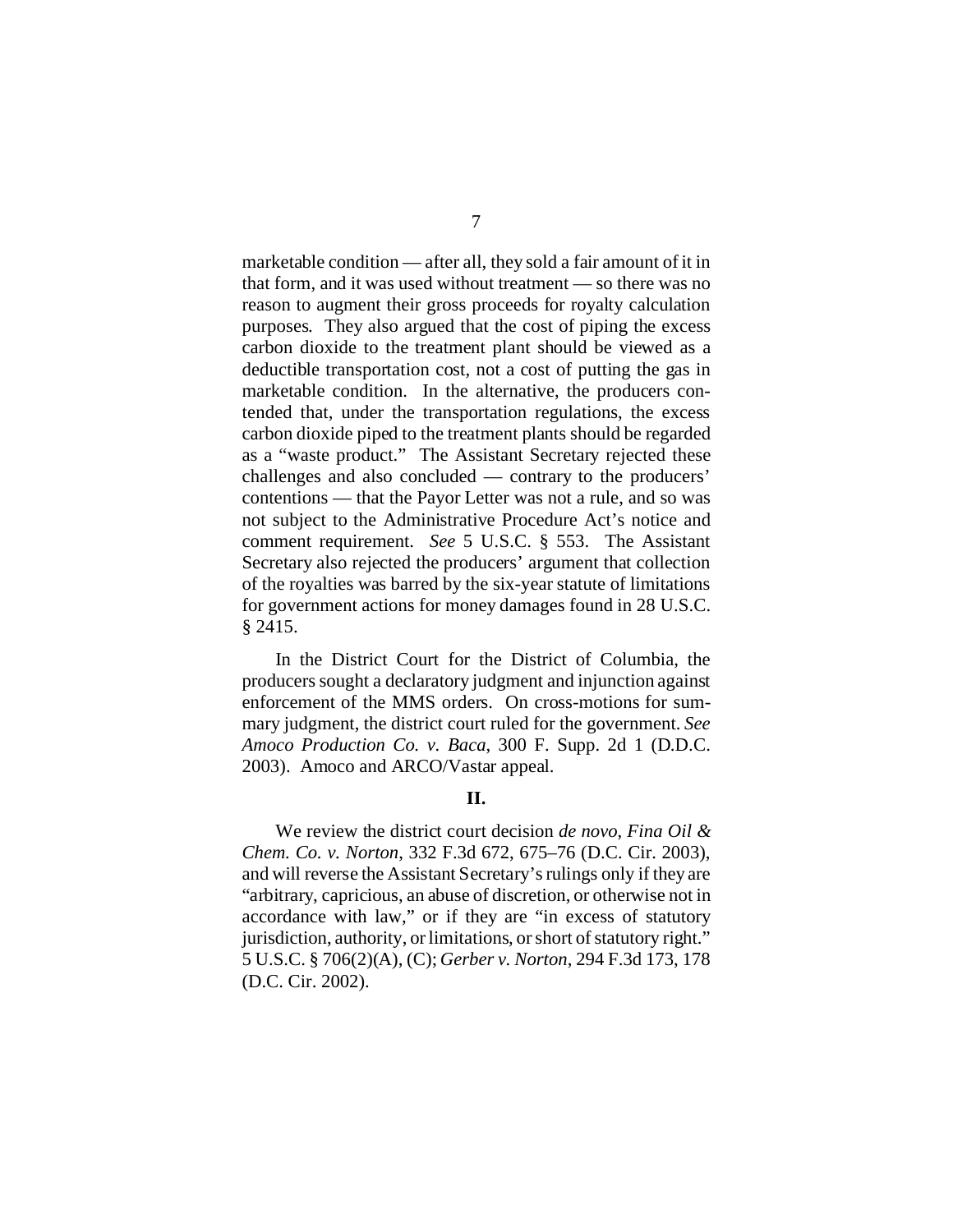**A.** We first turn to the producers' argument that the Assistant Secretary's application of the marketable condition rule violates the MLA. The Assistant Secretary concluded that "the value for royalty purposes must be determined by adding to the gross proceeds received from the wellhead purchaser the cost of treating the gas . . . to the level required to place the gas in marketable condition." MMS Decision of Sept. 12, 2000 (Amoco Decision) at 10 [J.A. 11]; MMS Decision of Mar. 24, 2000 (ARCO/Vastar Decision) at 6. The producers contend this conclusion cannot be squared with the statutory provision requiring producers to pay royalties based on the "amount or value of the production removed or sold *from the lease*." 30 U.S.C. § 226(b)(1)(A) (emphasis added). The producers read the underscored phrase as requiring that the physical leasehold be treated as the relevant geographic market, precluding calculation of royalties based on gross proceeds derived from sales remote from the wellhead.

We review the agency's interpretation of the MLA, a statute DOI administers, within the framework of *Chevron, U.S.A., Inc. v. Natural Res. Def. Council, Inc.*, 467 U.S. 837 (1984). *See Indep. Petroleum Ass'n of Am. v. DeWitt*, 279 F.3d 1036, 1039–40 (D.C. Cir. 2002) ("*IPAA*"). Under the first step of *Chevron*, we inquire whether Congress has spoken directly to the question at issue. 487 U.S. at 842. If so, we give effect to that clearly expressed intent. If instead the statute is "silent or ambiguous with respect to the specific issue," we defer to the agency interpretation, so long as it is reasonable. *Id.* at 842–43.

Although the producers present a textually plausible reading of section 226, theirs is not the only one available. The phrase "from the lease" is sufficiently broad to be read as referring simply to the origin of the gas. Gas that is "from the lease" and that is marketed at a remote location can readily be described as gas "removed or sold from the lease." The producers read the statute as if it referred to gas "sold *at* the lease," but that is not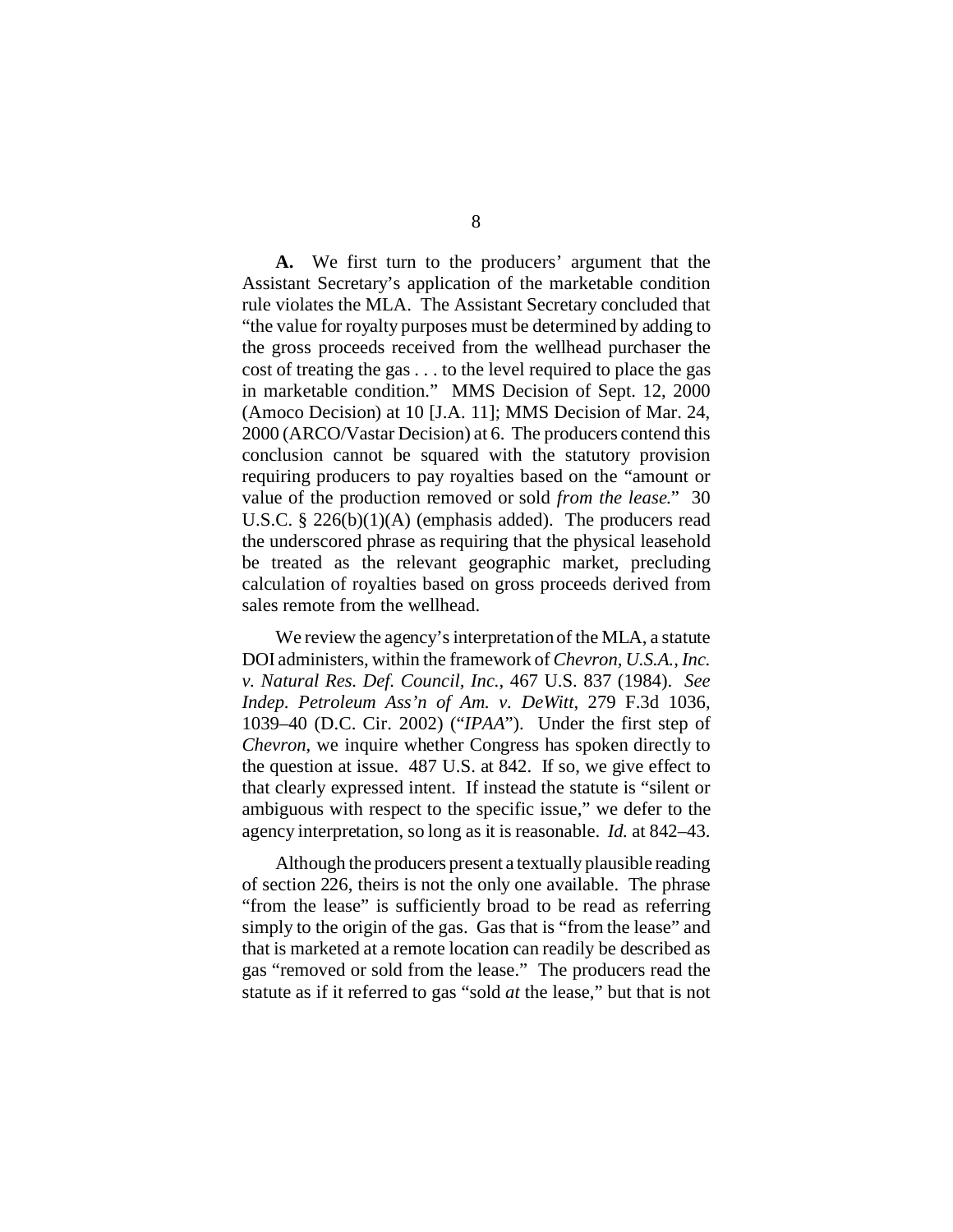the case. They direct us to no precedent limiting marketable condition to their narrowing construction. Although they observe that this court in *California Co.* applied the marketable condition rule to sales of treated gas near the wellhead, that is of little help to them; *all* the gas at issue there "was conditioned by the seller and delivered to the purchaser within a short distance of the wells," 296 F.2d at 387, so the question presented here did not arise.

The producers' reliance on our more recent decision in *IPAA* is also misplaced. They direct to us to a portion of the opinion observing that DOI "abide[s] by the statutory mandate to base royalty on the 'value of the production removed or sold from the lease,' " 279 F.3d at 1037 (quoting 30 U.S.C.  $§$  226(b)(1)(A)), but the cited dictum does not even interpret "from the lease," let alone do so authoritatively. If anything, *IPAA* was skeptical of the producers' "almost metaphysical" proposition "that the sale of 'marketable condition' gas at the leasehold represent[ed] a baseline" beyond which the government had to share any costs incurred further down the line. *Id.* at 1041.

Because the Assistant Secretary has not interpreted the statute in a manner contrary to clear congressional intent, the next step is to ask whether her construction is a reasonable one. *See Chevron*, 487 U.S. at 843. The producers do not, however, appear to marshal a step two argument. Consequently, we have no basis for finding the Assistant Secretary's interpretation unreasonable. *See Consumer Elec. Ass'n v. FCC*, 347 F.3d 291, 299 (D.C. Cir. 2003).

**B.** The producers also contend that the Assistant Secretary acted arbitrarily and capriciously by misinterpreting the MLA regulations and departing from agency precedent. Although we will not allow an agency to "rewritell regulations under the guise of interpreting them," *Fina Oil*, 332 F.3d at 676, we nevertheless owe "substantial deference to an agency's interpre-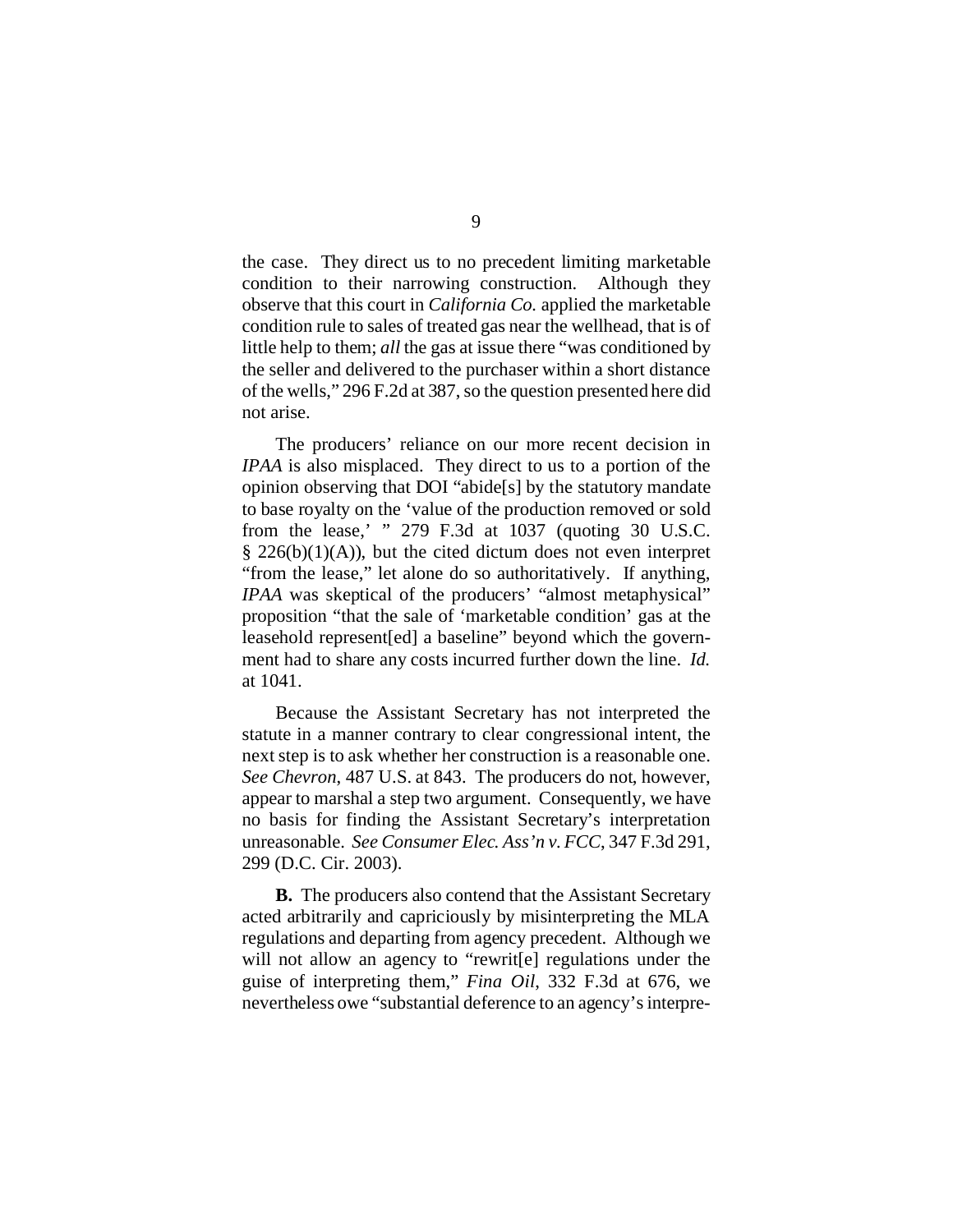tation of its own regulations," giving that interpretation "controlling weight unless it is plainly erroneous or inconsistent with the regulation," *Thomas Jefferson Univ. v. Shalala*, 512 U.S. 504, 512 (1994) (internal quotation marks omitted). Such deference is particularly appropriate in the context of " 'a complex and highly technical regulatory program,' in which the identification and classification of relevant 'criteria necessarily require significant expertise and entail the exercise of judgment grounded in policy concerns.' " *Id.* (quoting *Pauley v. BethEnergy Mines, Inc.*, 501 U.S. 680, 697 (1991)).

The producers argue that the DOI regulation defining gas in "marketable condition" as gas acceptable to "a purchaser under a sales contract typical for the field or area," 30 C.F.R. § 206.151, requires MMS to consider untreated gas sold at the wellhead to be in marketable condition, notwithstanding any later off-lease treatment. The Assistant Secretary concluded, however, that because the "dominant market for gas from the area is for gas that is utilized in distant markets with a much lower CO<sub>2</sub> content," sales contracts for *treated* gas were typical for the area, while those for untreated gas were not. Amoco Decision at 7; *see also* ARCO/Vastar Decision at 5. Although the producers concede that most of the gas purchased at their leaseholds is treated for use in downstream markets, they argue that the Assistant Secretary's "dominant end-use" rationale is irreconcilable with the text of section 206.151 of the regulations, which frames typicality in terms of a given "field or area*.*"

We are not persuaded, however, that the regulations require MMS to understand typical sales contracts — and thus marketable condition — as relating to transactions at the leasehold or immediately nearby. As an initial matter, it is not even clear that "field or area" — the textual hook for the producers' interpretation — refers only to leasehold land. The regulations define "area" as "a geographic region *at least as large* as the defined limits of [a] gas field, in which . . . gas lease products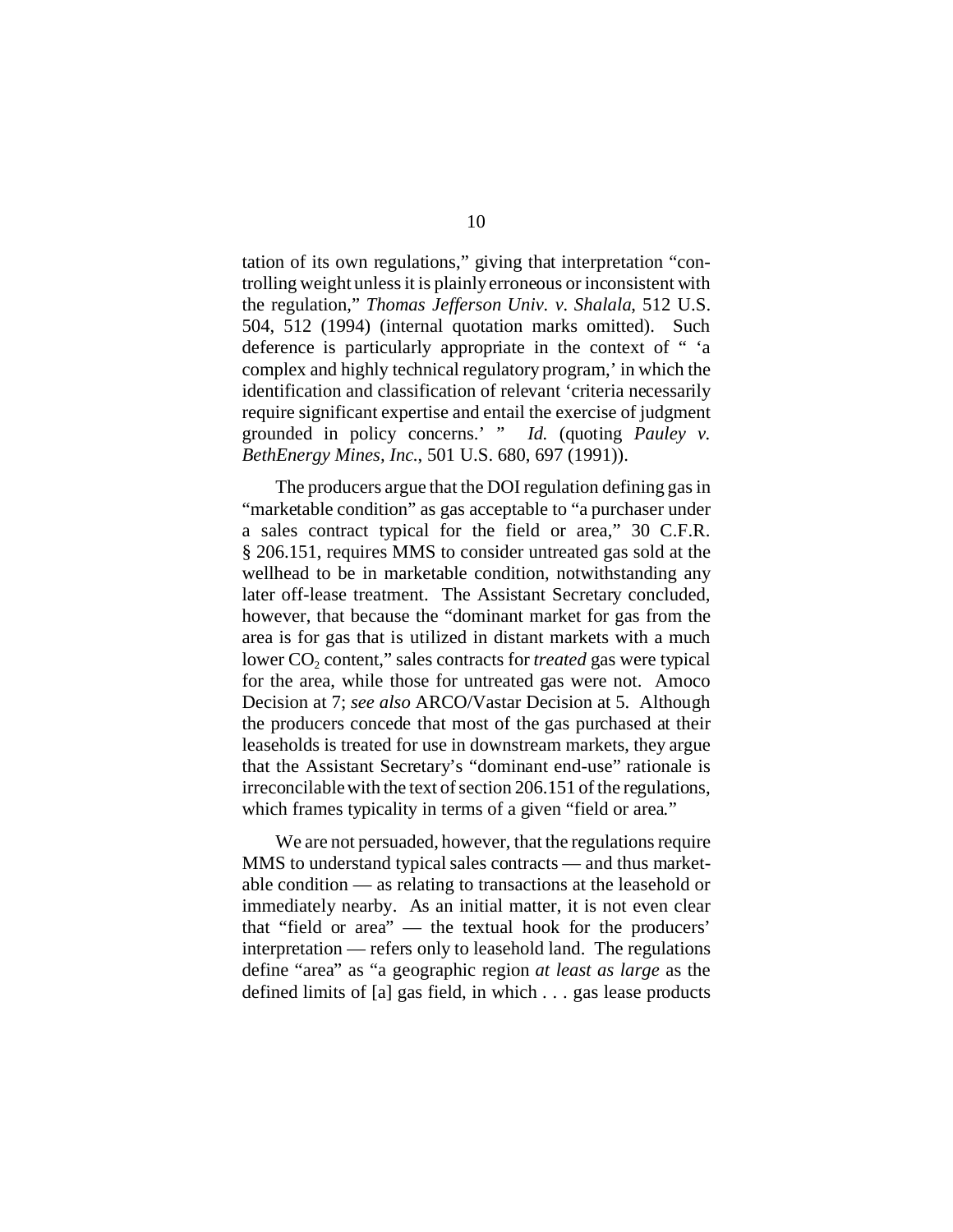have similar quality, economic, and legal characteristics," and define "field" as "a geographic region situated over one or more subsurface . . . gas reservoirs encompassing *at least* the outermost boundaries of all . . . gas accumulations." 30 C.F.R. § 206.151 (emphases added). Because these terms do not foreclose the possibility of defining a region beyond the geographical limits of a leasehold, we are hesitant to conclude that the Assistant Secretary's interpretation failed to "sensibly conform[] to the purpose and wording of the regulations." *Martin v. Occupational Safety and Health Review Comm'n*, 499 U.S. 144, 151 (1991) (internal quotation marks omitted).

The producers' construction also does not square with the regulatory scheme as a whole. The regulation stipulating that producers are to place gas in marketable condition at no cost to the government does not contain a geographic limit. *See* 30 C.F.R. § 206.152(i). More importantly, regulations governing transportation allowances obviously assume that valuation of gas "at a point (e.g., sales point or point of value determination) off the lease" is permissible. *Id.* § 206.156(a). The Assistant Secretary's approach to the marketable condition rule is entirely consistent with this regulatory scheme and the basic principle that the MLA contemplates a meaningful distinction between marketing and merely selling gas. *See California Co.*, 296 F.2d at 388.

The Assistant Secretary's approach to marketable condition should not have surprised the producers. When soliciting comments for the 1988 rulemaking that led to reiteration of the marketable condition rule in regulation 206.152, the agency entertained suggestions from producers that the government lessor should share treatment costs, by allowing producers to deduct all post-production costs under the theory that royalties are "due on the market value of production at the lease or well." 53 Fed. Reg. at 1252. Otherwise, industry commentators argued, MMS would "improperly sweep[] all post-production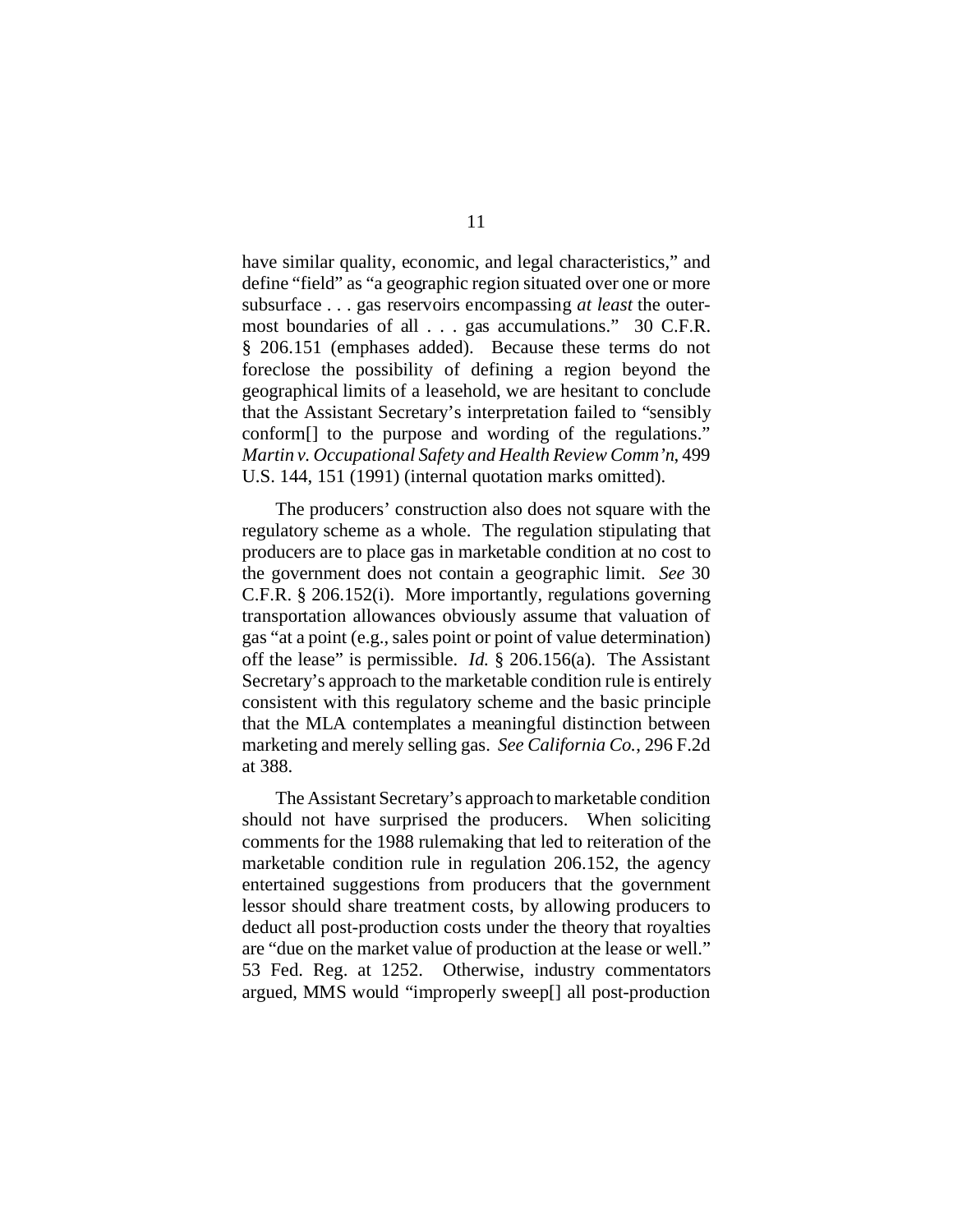operations under the holding of [*California Co.*]." *Id.* MMS considered but rejected this suggestion, concluding that "socalled post-production costs . . . [g]enerally . . . are not allowed as a deduction because they are necessary to make production marketable." *Id.* at 1253.

The producers alternatively contend that, because there is an established demand for untreated gas, sales of such gas at the wellhead should be treated as "typical" for defining marketable condition. It is true that fifteen to twenty percent of the gas purchased from the producers was consumed locally, and it is plausible to conclude that contracts for one-fifth of a product are common enough to be "typical." But it is just as plausible to read typicality as embracing the *most* common use and sale of gas from the area, and it is not at all obvious from the text and purposes of the regulations that contracts for one-fifth of the gas should govern the regulatory treatment of the remaining eighty percent.

Finally, we disagree with the producers' argument that the Assistant Secretary impermissibly departed from agency precedent. In *Xeno, Inc.*, the agency concluded gas was in marketable condition at the wellhead based on evidence of competing purchase offers there. 134 I.B.L.A. 172, 180–84 (1975). Central to *Xeno*, however, was the fact that the gas was suitable for pipeline access *before* gathering and compression, a quality reflected in its price at the wellhead. *See id.*; *see also Amerada Hess Corp. v. Dep't of Interior*, 170 F.3d 1032, 1037 (10th Cir. 1999) (distinguishing Xeno when a producer had not shown gas was in marketable condition at the wellhead).

Nor is *Beartooth Oil & Gas Co. v. Lujan*, No. 92-99 (D. Mont. Sept. 22, 1993), to the contrary. *Beartooth* overruled a decision that, in assessing royalties on wellhead sales, included the value of subsequent compression and delivery by a purchaser. Even if this unpublished district court opinion withdrawn after a settlement — bound MMS, it is readily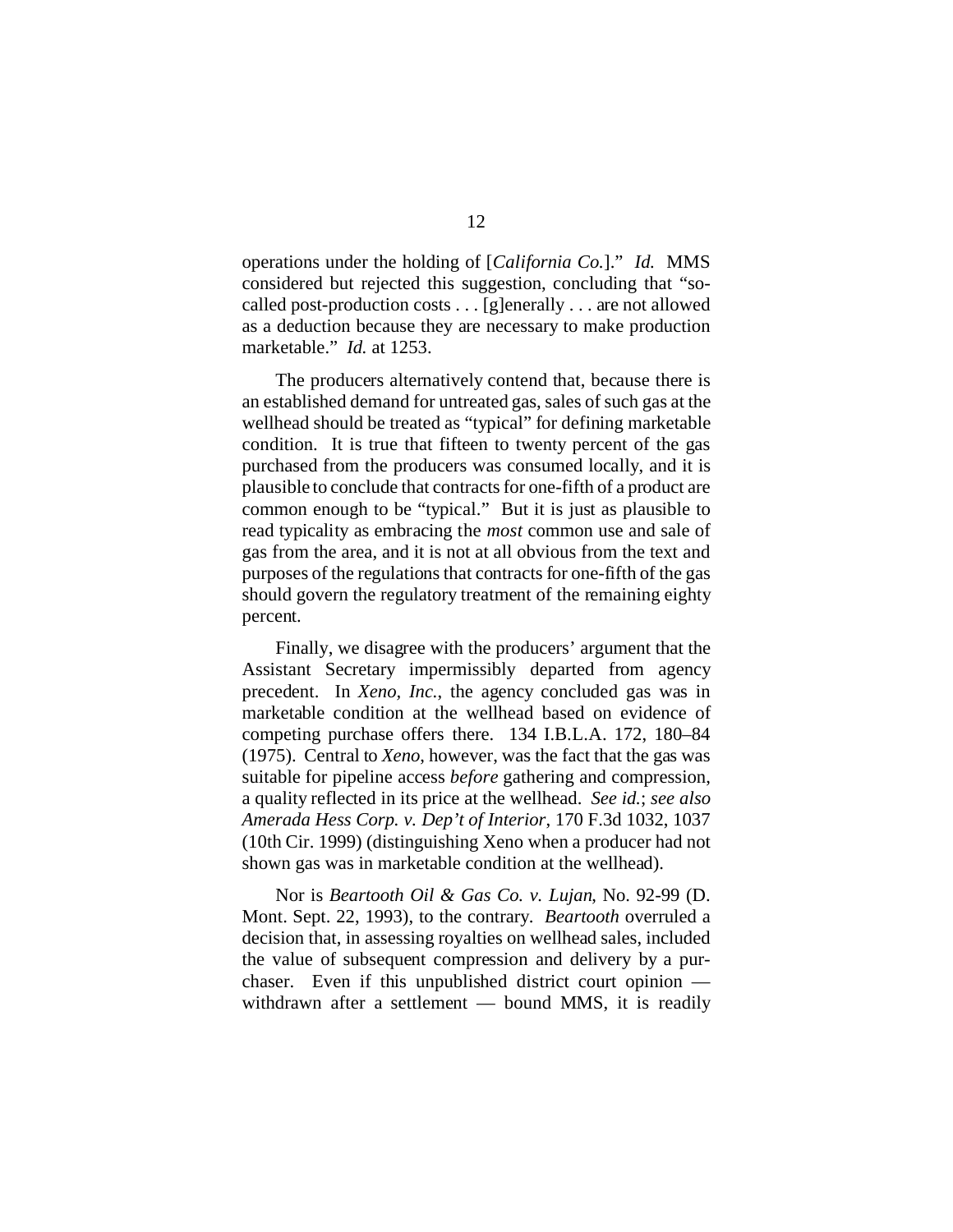distinguishable. The *Beartooth* court ruled for the producer not because the court was certain the gas was in marketable condition at the wellhead, but rather because the agency did not make findings supporting the assertion that the gas was not. *See Beartooth* at 9–10. Here, the Assistant Secretary explained in detail why the gas was not in marketable condition at the wellhead. *See* Amoco Decision at 9–11; ARCO/Vastar Decision at 6–7.

#### **III.**

The Assistant Secretary allowed the producers to deduct from gross proceeds the costs of transporting the royalty-bearing methane and the three percent carbon dioxide "waste product" to the treatment plant, but not the costs of transporting and removing the excess carbon dioxide. The producers argue that some or all of the costs of ridding the gas of excess carbon dioxide should be deductible from gross proceeds as a cost of transporting the gas to market under  $30$  C.F.R.  $\S 206.157(a)$ –(b).

To argue that all the extra costs are deductible, the producers liken these expenses to "firm demand" charges nonrefundable deposit payments required to reserve pipeline capacity. DOI argued that such charges were not related to transportation in *IPAA*, but we did not accept DOI's argument. *See* 279 F.3d at 1042 ("While some reason may lurk behind the government's position, it has offered none, and we have no basis for sustaining its conclusion."). The producers contend that, like firm demand charges, the costs at issue here are necessary to secure access to a mainline system that will not accept gas with a carbon dioxide content of more than two or three percent. In support of their argument, they also cite two other cases purportedly regarding pre-pipeline treatment as a transportation cost: *Exxon Corp.*, 118 I.B.L.A. 221 (1991) and *Marathon Oil Co. v. United States*, 604 F. Supp. 1375 (D. Alaska 1985).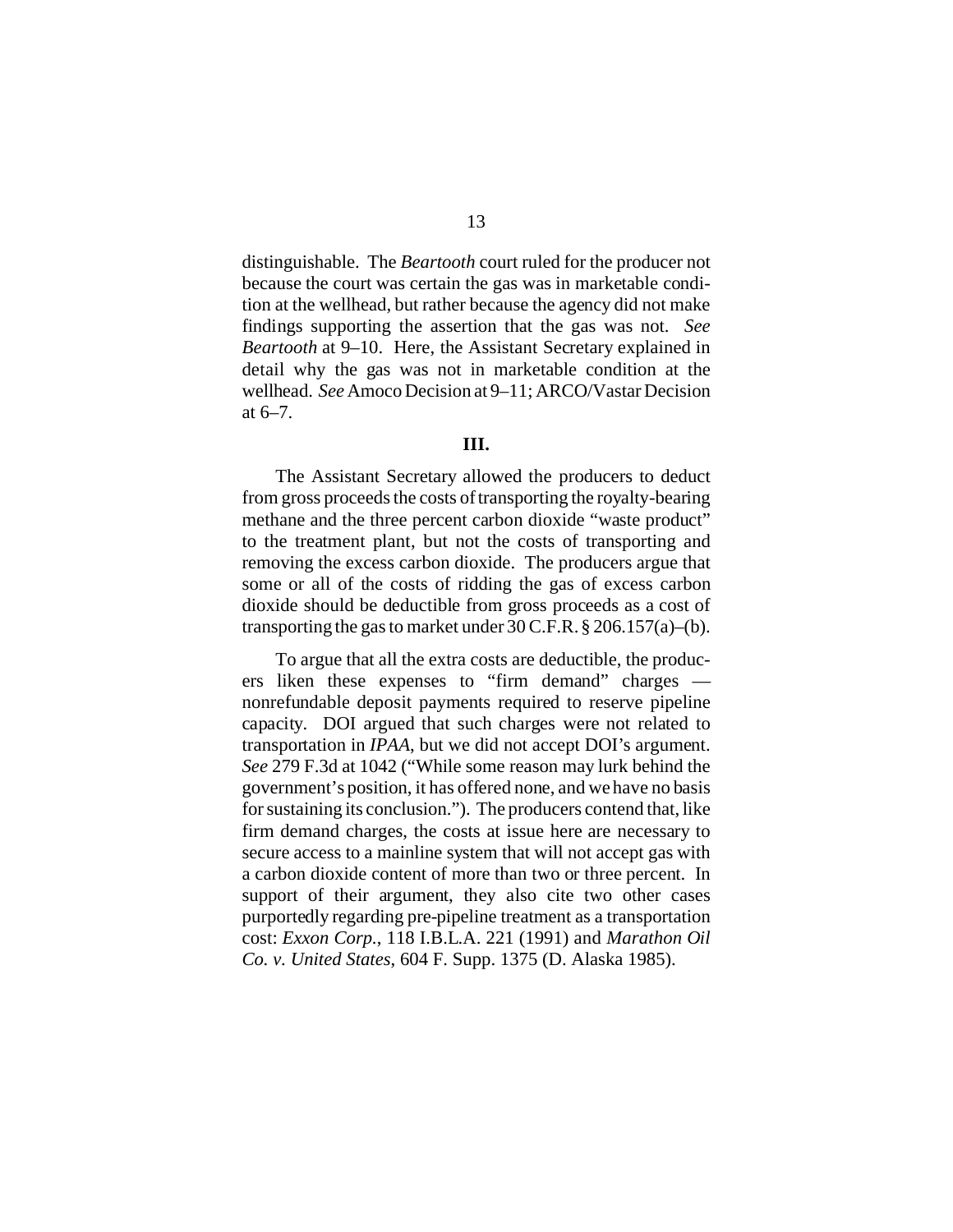Unlike the case in *IPAA*, however, here the Assistant Secretary has explained why the costs at issue are not properly considered transportation costs: because removal of the excess carbon dioxide was necessary to place the gas in marketable condition, those same costs could not be part of the transportation allowance. The logic of the regulations bars an expenditure to place gas in marketable condition from also being an expenditure deductible from gross proceeds as a transportation cost. *See* 30 C.F.R. § 206.152(i) (lessees must "place gas in marketable condition at no cost to the Federal Government"). Because we uphold the Assistant Secretary's conclusion that these costs are necessary to place the gas in marketable condition, we cannot quarrel with her rejection of the producers' transportation theory. Unsurprisingly, none of the cases the producers cite deals with deducting costs necessary for placing gas in marketable condition. The firm demand charges to reserve space on the pipeline at issue in *IPAA*, for example, related solely to transportation and had nothing to do with conditioning the gas for market. *See IPAA*, 279 F.3d at 1042; *see also Marathon Oil*, 604 F. Supp. at 1386 (costs of liquefying natural gas deductible because done "for purposes of storage or shipment" and endproduct "chemically identical to the natural gas at the lease"); *Exxon Co.*, 118 I.B.L.A. at 242 (deductible dehydration of gas "was not performed to satisfy market specifications").

Seeking at least half a loaf, the producers argue the Assistant Secretary erred in treating the excess carbon dioxide (the amount beyond the pipeline threshold) as a non-royalty-bearing product, whose transportation cost is nondeductible. The producers contend that the carbon dioxide in excess of the pipeline tolerance should have been treated the same as that within the tolerance — as a waste product — with the result that the deductible transportation cost would not be reduced by the cost of transporting any of the carbon dioxide.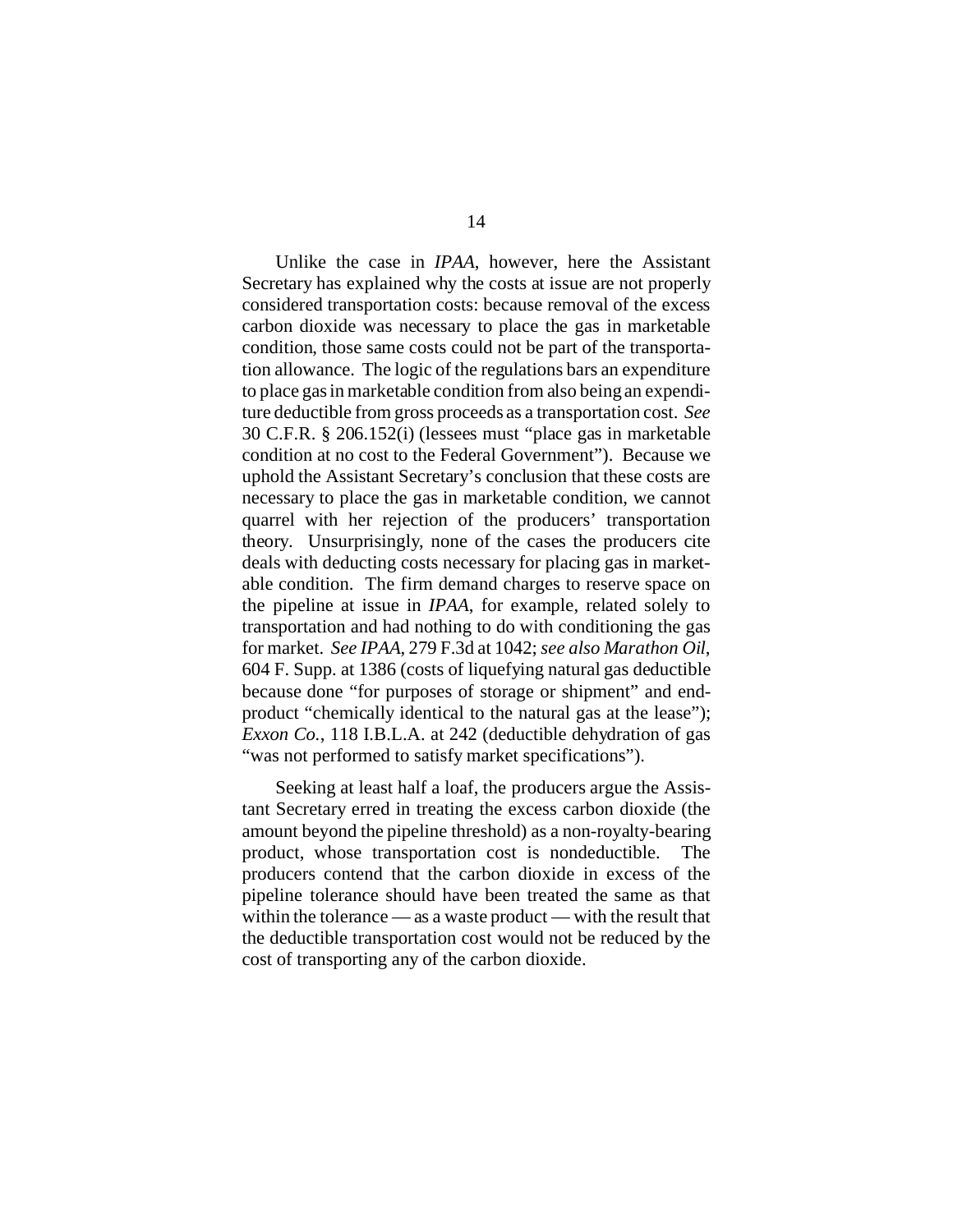Although carbon dioxide is carbon dioxide, there is a meaningful distinction in the regulation between the amount that may be marketed along with the gas, and the excess that must be removed to make the gas marketable. The two *amounts* need not be treated the same under the rules, simply because they are the same *product*. Within the pipeline tolerance, carbon dioxide is a waste product because it need not be removed to place the gas in marketable condition; beyond the tolerance, the carbon dioxide is a non-royalty-bearing product that must be removed for the gas to considered marketable under the rules. This difference has the consequence ascribed by the Secretary when it comes to determining the deductibility of transportation costs.

The producers rely on an illustrative example in the MMSissued Payor Handbook that treats carbon dioxide in a manner suggesting it is waste. This example — which does not purport to be a rule and concerns a carbon dioxide content of only one percent, *see* 3 MINERALS MGMT. SERV., U.S. DEP'T OF THE INTERIOR, OIL & GAS PAYOR HANDBOOK  $\S$  6.4.1 (1993) – hardly compels the agency to treat a ten percent component of carbon dioxide as waste, let alone creates an inference that carbon dioxide is always waste.

#### **IV.**

The producers also challenge the Payor Letter cited in the orders and in the Assistant Secretary's decisions, arguing that it constituted a new rule the agency could promulgate only through notice and comment rulemaking. *See* 5 U.S.C. § 551(4) (defining a rule as "the whole or part of an agency statement of general or particular applicability and future effect designed to implement, interpret, or prescribe law or policy or describing the organization, procedure or practice requirements of an agency"). Rejecting the Assistant Secretary's explanation that the Payor Letter was merely an interpretation of existing regulations, the producers ask us to set it aside and consider the Assistant Secretary's reliance upon it unlawful because the agency did not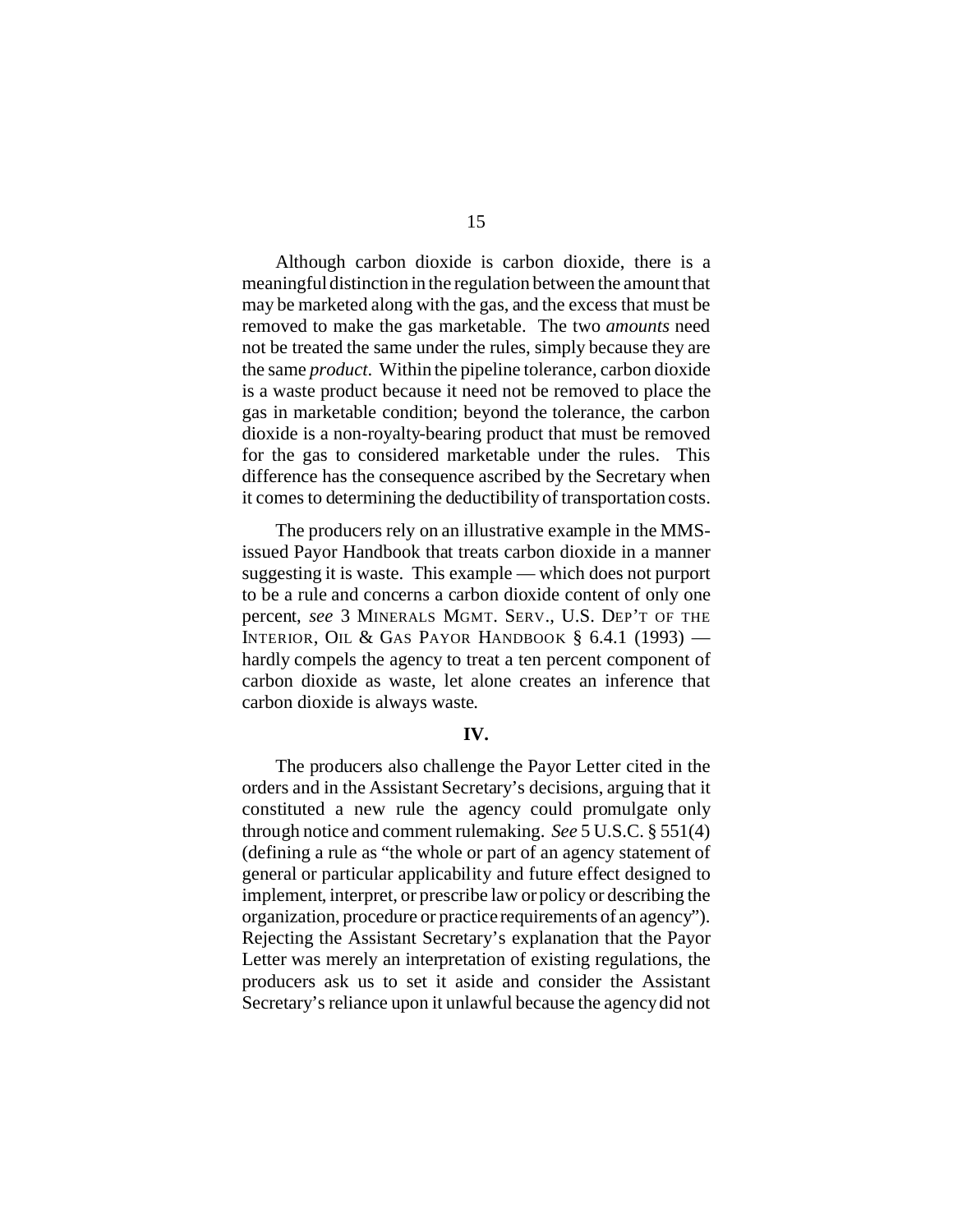promulgate the rule as required by the Administrative Procedure Act. *See id.* § 553(b)(3)(A).

This challenge is governed by *Indep. Petroleum Ass'n of Am. v. Babbitt*, which held that a similar MMS letter was not a rule subject to the notice and comment requirement. 92 F.3d 1248, 1256–57 (D.C. Cir. 1996). As in *Babbitt*, the Payor Letter here is not an agency statement with future effect because nothing under DOI regulations vests the Letter's author — in *Babbitt* and this case MMS's Associate Director for Royalty Management — with the authority to announce rules binding on DOI. *Id.* at 1256. "The letter is not an agency rule at all, legislative *or* otherwise, because it does not purport to, nor is it capable of, binding the agency." *Id.* at 1257.

The producers attempt to distinguish *Babbitt* by alleging that here the agency adopted the Payor Letter's positions when it issued and affirmed the orders. But nothing in the decisions under review suggests that the agency viewed the Payor Letter as authoritative or binding; the agency in those decisions applied the pertinent statutes and regulations with no determinative reliance on the Payor Letter. The agency decisions reached the same result as the guidance in the Payor Letter, but that was true in *Babbitt* as well. The sort of "workaday advice letter[s] that agencies prepare countless times per year in dealing with the regulated community," *Indep. Equip. Dealers Ass'n v. EPA*, 372 F.3d 420, 427 (D.C. Cir. 2004) (internal quotation marks omitted), do not retroactively become agency rules whenever they are referenced in an agency decision.

## **V.**

Finally, the producers argue that the district court and the Assistant Secretary erred in concluding that the MMS orders assessing additional royalties were not barred by the statute of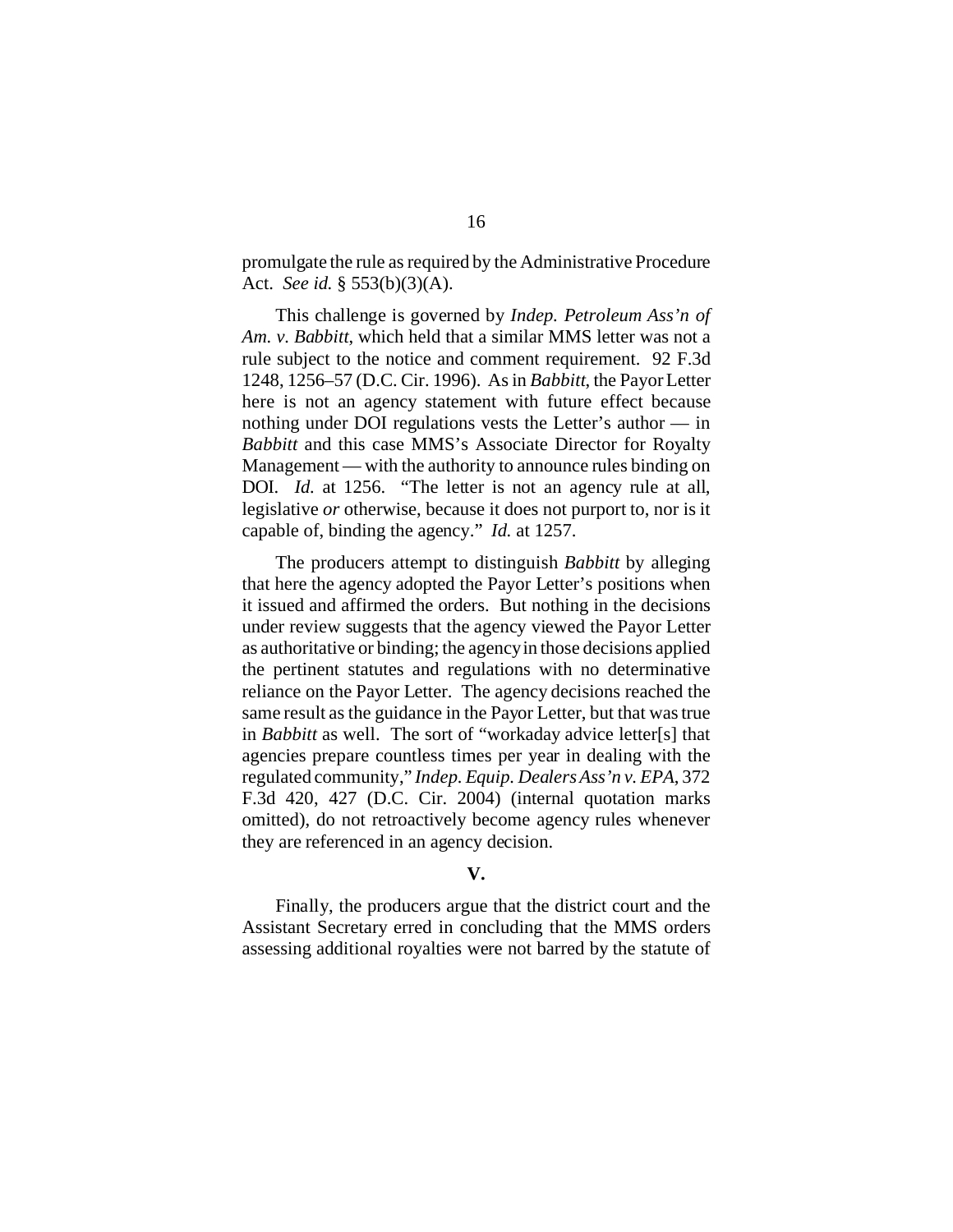limitations found at 28 U.S.C.  $\S$  2415(a).<sup>1</sup> That provision specifies that

> [E]very action for money damages brought by the United States or an officer or agency thereof which is founded upon any contract express or implied in law or fact, shall be barred unless the complaint is filed within six years after the right of action accrues or within one year after final decisions have been rendered in applicable administrative proceedings required by contract or by law, whichever is later.

The threshold question is whether an administrative order assessing additional royalties can reasonably be understood to be an "action for money damages" initiated by the filing of a "complaint." The phrase "action for money damages" points strongly to a suit in a court of law, rather than an agency enforcement order that happens to concern money due under a statutory scheme. *See* BLACK'S LAW DICTIONARY 389 (6th ed. 1990) (defining "damages" as "pecuniary compensation or indemnity, which may be recovered in the courts"); *OXY USA, Inc. v. Babbitt*, 268 F.3d 1001, 1010 (10th Cir. 2001) (en banc) (Briscoe, J., dissenting) ("Taken together, the entire phrase plainly and indisputably refers to lawsuits brought by the federal government seeking compensatory relief for losses suffered by the government.").

Any doubt is removed by the fact that subsection 2415(a) measures the limitations period from the filing of a "complaint." It strains legal language to construe this administrative compli-

<sup>&</sup>lt;sup>1</sup> The dispute about the applicability of 28 U.S.C. § 2415(a) to demands for additional royalties is no longer a live one with respect to production after September 1, 1996, for which Congress has set a seven-year limitations period. *See* Federal Oil and Gas Royalty Simplification and Fairness Act of 1996, Pub. L. No. 104-185, 110 Stat. 1700 (codified at 30 U.S.C. § 1724).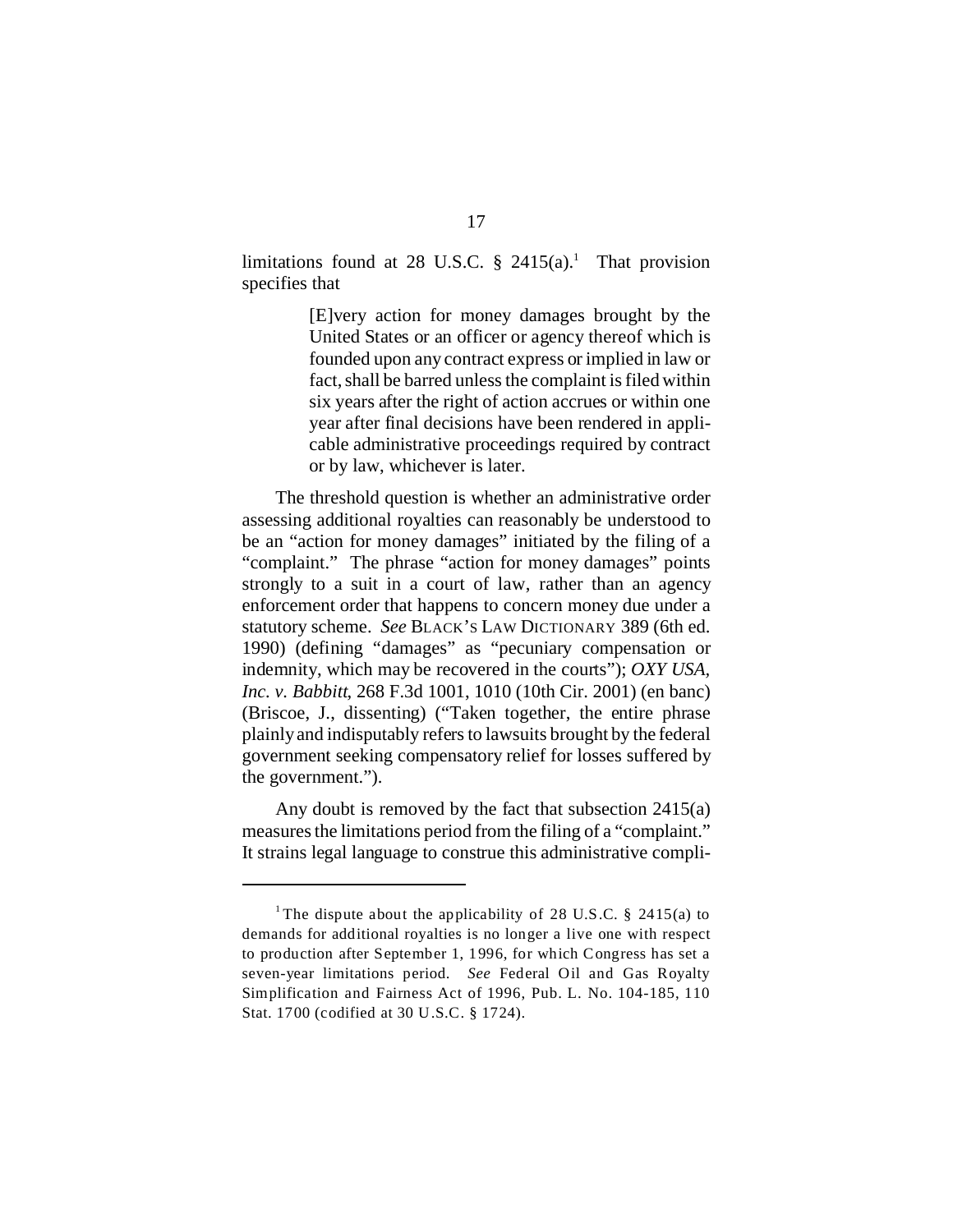ance order as a "complaint" for money damages in any ordinary sense of the term. *See* BLACK'S LAW DICTIONARY 285 (6th ed. 1990) (defining complaint as an "initial pleading" under "codes or Rules of Civil Procedure" that contains, *inter alia*, a "statement of the grounds upon which the *court's* jurisdiction depends") (emphasis added). Although some statutes provide for a "complaint" that triggers administrative proceedings, *see, e.g.*, 5 U.S.C. § 1215(a)(1); 15 U.S.C. §§ 45(b), 522; 25 U.S.C.  $\S 2713(a)(3)$ ; 29 U.S.C.  $\S 160(b)$ , adjudicative hearings on the merits follow such filings. Here MMS issued an *order*, the defiance of which incurs a "Notice of Noncompliance" and subsequent civil penalties, absent a successful appeal. *See* 30 C.F.R. § 241.51 (1996); *see also* BLACK'S LAW DICTIONARY 1096 (6th ed. 1990) (defining order as "[a] mandate; precept; command or direction authoritatively given; rule or regulation").

While we are satisfied from the text of subsection 2415(a) that the agency action at issue here does not fall under the clause's purview, the statute as a whole is admittedly less clear. One of the statute's enumerated exceptions — added more than 16 years after the passage of the original Act, *see* Debt Collection Act of 1982, Pub. L. No. 97-365, § 9, 96 Stat. 1749, 1754 — states that "[t]he provisions of this section shall not prevent the United States or an officer or agency thereof from collecting any claim of the United States by means of administrative offset, in accordance with section 3716 of title 31." 28 U.S.C. § 2415(i). The producers contend that subsection 2415(a) must apply to administrative proceedings generally, or there would have been no need to except administrative offsets in subsection (i).

This argument is not without force. It is a familiar canon of statutory construction that, "if possible," we are to construe a statute so as to give effect to "every clause and word," *United States v. Menasche*, 348 U.S. 528, 538–39 (1955) (internal quotation marks omitted), and the producers' argument has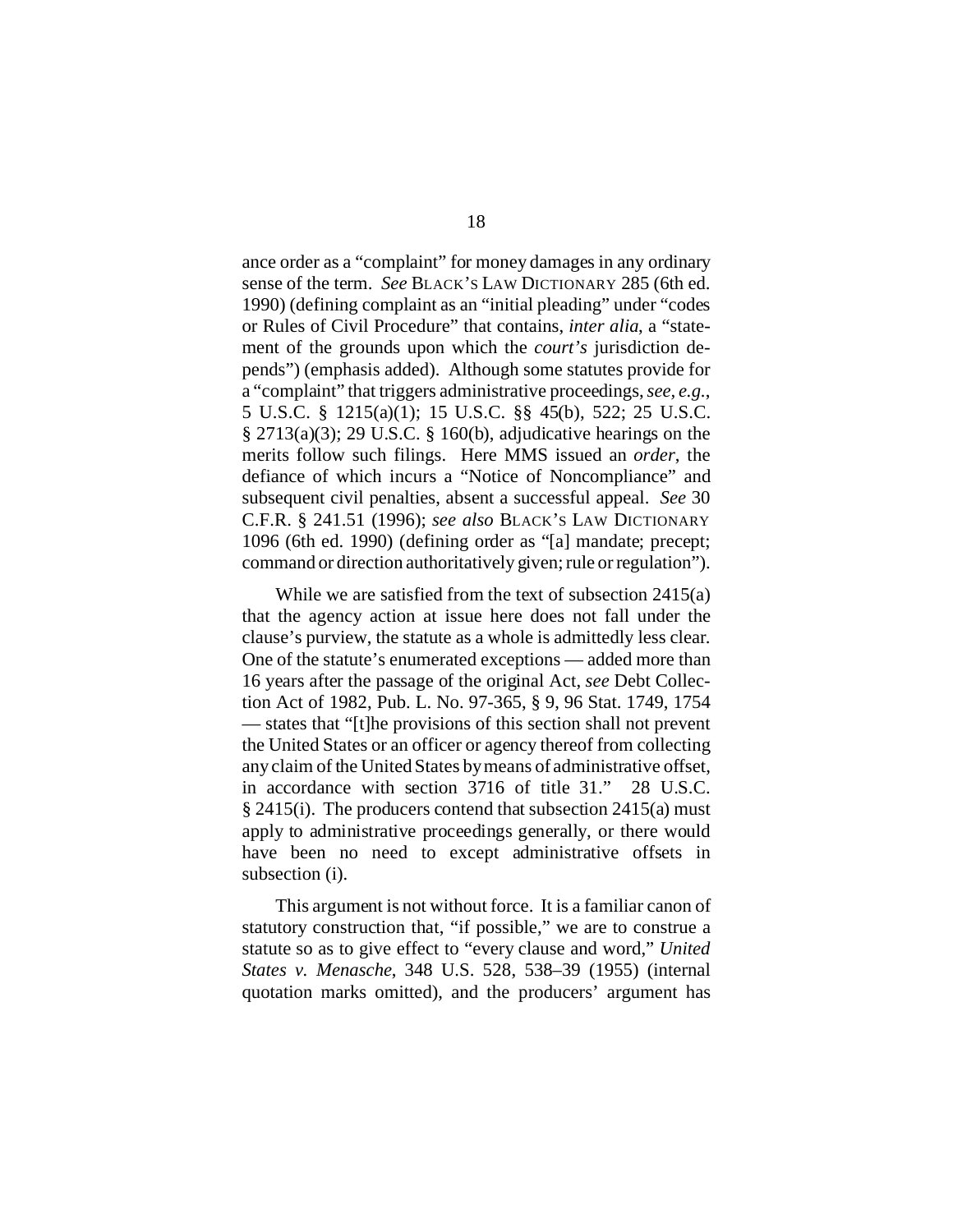helped convince two other circuits that subsection 2415(a) can apply to other administrative proceedings, *see OXY USA*, 268 F.3d at 1006; *United States v. Hanover Ins. Co.*, 82 F.3d 1052, 1055 (Fed. Cir. 1996). In this case, however, the inference to be drawn from the addition of subsection 2415(i) does not dissuade us from the more natural reading of the express language of subsection 2415(a). As the Supreme Court recently explained, "our preference for avoiding surplusage constructions is not absolute." *Lamie v. U.S. Trustee*, 124 S. Ct. 1023, 1031 (2004). *See Chickasaw Nation v. United States*, 534 U.S. 84, 89 (2001) (adopting construction that leads to surplusage because "we can find no other reasonable reading of the statute"). No canon of construction justifies construing the actual statutory language beyond what the terms can reasonably bear. *See Conn. Nat'l Bank v. Germain*, 503 U.S. 249, 252–53 (1992).

The context surrounding the passage of subsection 2415(i) gives us some comfort that the provision is not so much surplusage as the result of a congressional effort to moot a debate between the Justice Department and the Comptroller General about the reach of subsection 2415(a) in the context of administrative offsets. The Justice Department thought subsection 2415(a) might be invoked to bar administrative offsets; the Comptroller General concluded that it was not applicable in that context. The Comptroller General nevertheless recommended that Congress enact subsection 2415(i) "as a means of resolving the differences between us." *Debt Collection Act of 1981: Hearings on S. 1249 before the Senate Committee on Governmental Affairs*, 97th Cong. 83 (1981) (statement of Milton J. Socolar, Acting Comptroller General). "By adopting section 2415(i), Congress thus did not have to decide whether the Department of Justice or the Comptroller General had the better of the argument as to the proper construction of the pre-1982 version of section 2415." *Hanover Ins. Co.*, 82 F.3d at 1057 (Bryson, J., dissenting). We think it clear that subsection 2415(a), by its terms, does not cover administrative actions, and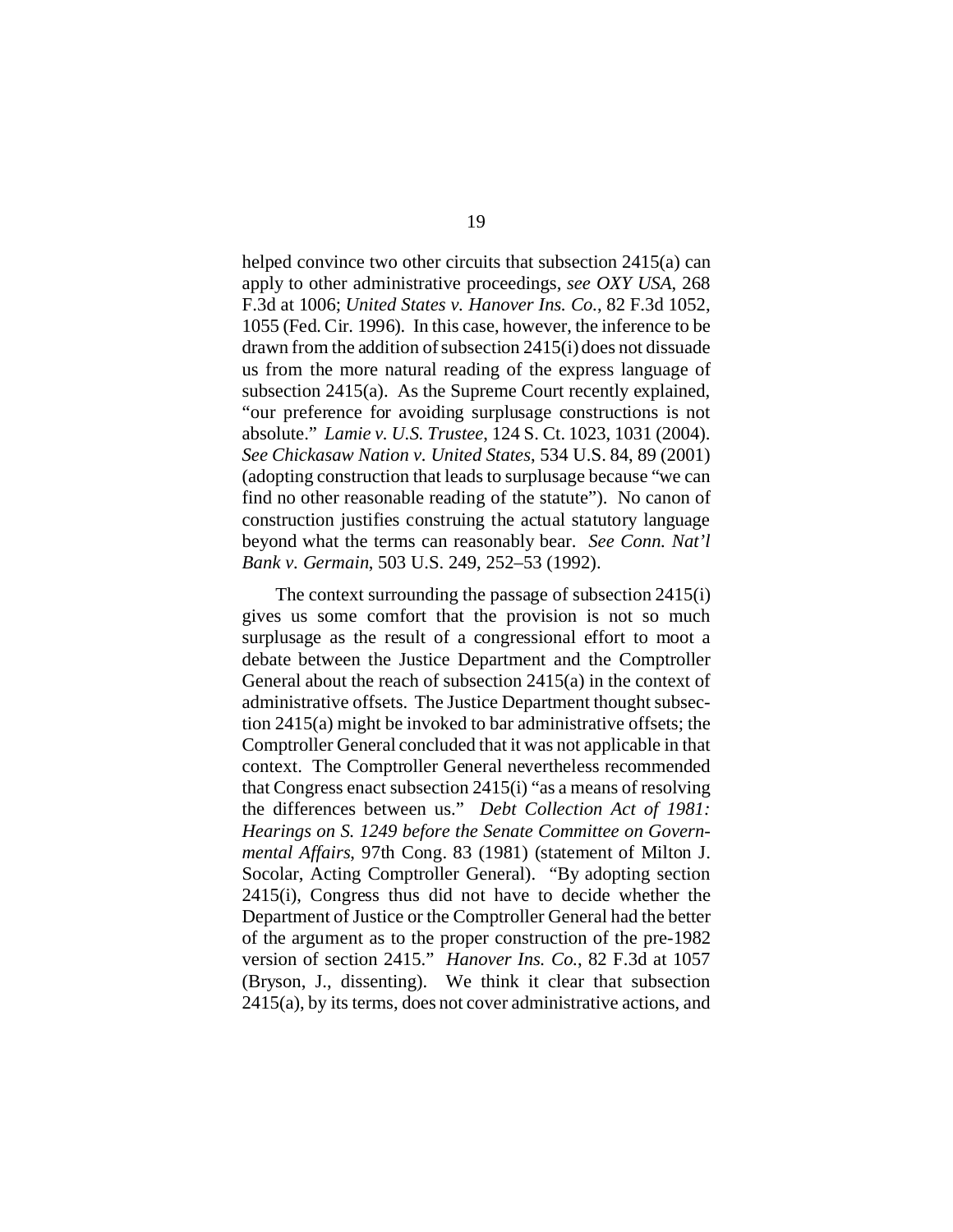the fact that Congress "sought to make [the] statute crystal clear rather than just clear" in the context of administrative offsets does not alter our conclusion. *In re Collins*, 170 F.3d 512, 513 (5th Cir. 1999).

Finally, buttressing our conclusion not to let subsection  $2415(i)$  alter the clear import of  $2415(i)$  is the opposing canon (there always seems to be one) that statutes of limitations against the sovereign are to be strictly construed. *See E.I. du Pont de Nemours & Co. v. Davis*, 264 U.S. 456, 462 (1924); *Hanover Ins. Co.*, 82 F.3d at 1057 (Bryson, J., dissenting). Expanding the apparent scope of a statute of limitations beyond its plain language by inference from an express exception is hardly strict construction. Similar concerns helped dissuade the Supreme Court from relying on the surplusage canon in *Chickasaw Nation*. *See* 534 U.S. at 90 (application of surplusage canon would contravene rule that Congress ordinarily enacts tax exemptions explicitly).

Although other courts addressing this question have emphasized the underlying purpose of repose animating section 2415, *see OXY USA*, 268 F.3d at 1005–06; *Hanover Ins. Co.*, 82 F.3d at 1055, the Supreme Court has frequently warned that such appeals to purpose cannot override a statute's clear language, *see, e.g.*, *Badaracco v. Comm'r of Internal Revenue*, 464 U.S. 386, 398 (1984) ("Courts are not authorized to rewrite a statute because they might deem its effects susceptible of improvement. This is especially so when courts construe a statute of limitations, which must receive a strict construction in favor of the Government.") (internal quotation marks and citation omitted). Consequently, we join the Fifth Circuit, *see Phillips Petroleum Co. v. Johnson*, No. 93-1377 (5th Cir. Sept. 7, 1994), in concluding that the statute of limitations in subsection 2415(a) does not apply to bar an administrative order demanding payment owed pursuant to the MLA and its regulations.